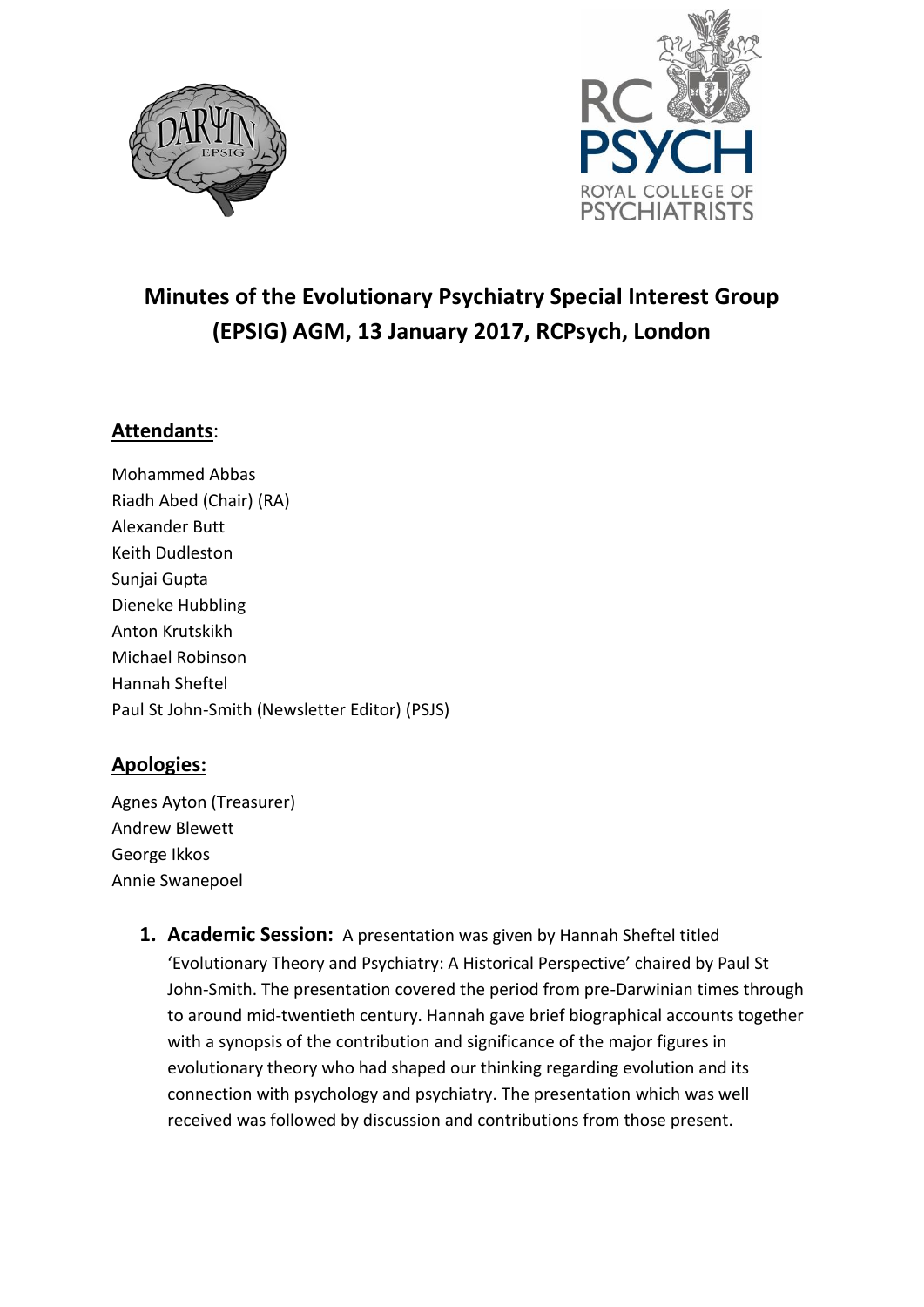#### **2. Business Meeting:** (Chair, Riadh Abed)

- **2.1** Financial Report: This was presented by RA in the absence of Agnes Ayton, Treasurer. The summary of EPSIG financial position is that we have a net surplus of £1982.00 carried over from 2016. This was generated from the October symposium.
- **2.2** Review of 2016 Activities: This was given by RA. The popularity of our first Evolutionary Psychiatry Symposium was noted. This resulted in all places being sold out in record time and many colleagues being turned away. It was decided therefore that future symposia would be managed by CALC and a larger hall would be booked.
- **2.3** Report by PSJS, Newsletter Editor: 2016 was our first year in existence as a SIG and during this period we issued 4 newsletters exceeding our target of 2 per year. Each newsletter included at least one book review, an interview with an eminent evolutionist (Paul Gilbert, Martin Brune, Alfonso Troisi and Randolph Nesse), a special article as well as news of evolutionary events and meetings etc. Expressions of interest in a position of deputy editor were invited and Dieneke Hubbling has offered to take up this role. It was suggested that the newsletter should have a content page in the future and include a correspondence section that would allow responses to be published. Also, it was suggested that EPSIG members could consider sending a link to the EPSIG newsletter through their CPD emailing list within their respective trusts. **Finally, there was a call for contributions from members with articles, book reviews and suggestions for people to interview.**

The first 2017 newsletter was published at the beginning of January and the second is planned for May.

PSJS also reported the setting up of the EPSIG web pages as part of the college website which now contains all published newsletters, presentations from the symposium, links to the full YouTube symposium lectures as well as a range of other evolutionary resources.

#### **2.4** Forward Planning for 2017 events:

- **2.4.1** 19 May Half-Day Scientific Meeting: It was agreed that the May meeting would be designated as a scientific meeting with a small business session. This would be a half day meeting with 2 speakers and there would be no charge for attendance. We would be hoping to finalise arrangements and advertise the meeting before the end of February.
- 2.4.2 2<sup>nd</sup> Evolutionary Psychiatry Symposium: Originally the plan was to hold our 2<sup>nd</sup> symposium on 10 November at the college in a larger hall than last year. Unfortunately, we discovered too late that all college rooms had been booked up. As the cost of holding the meeting outside the college